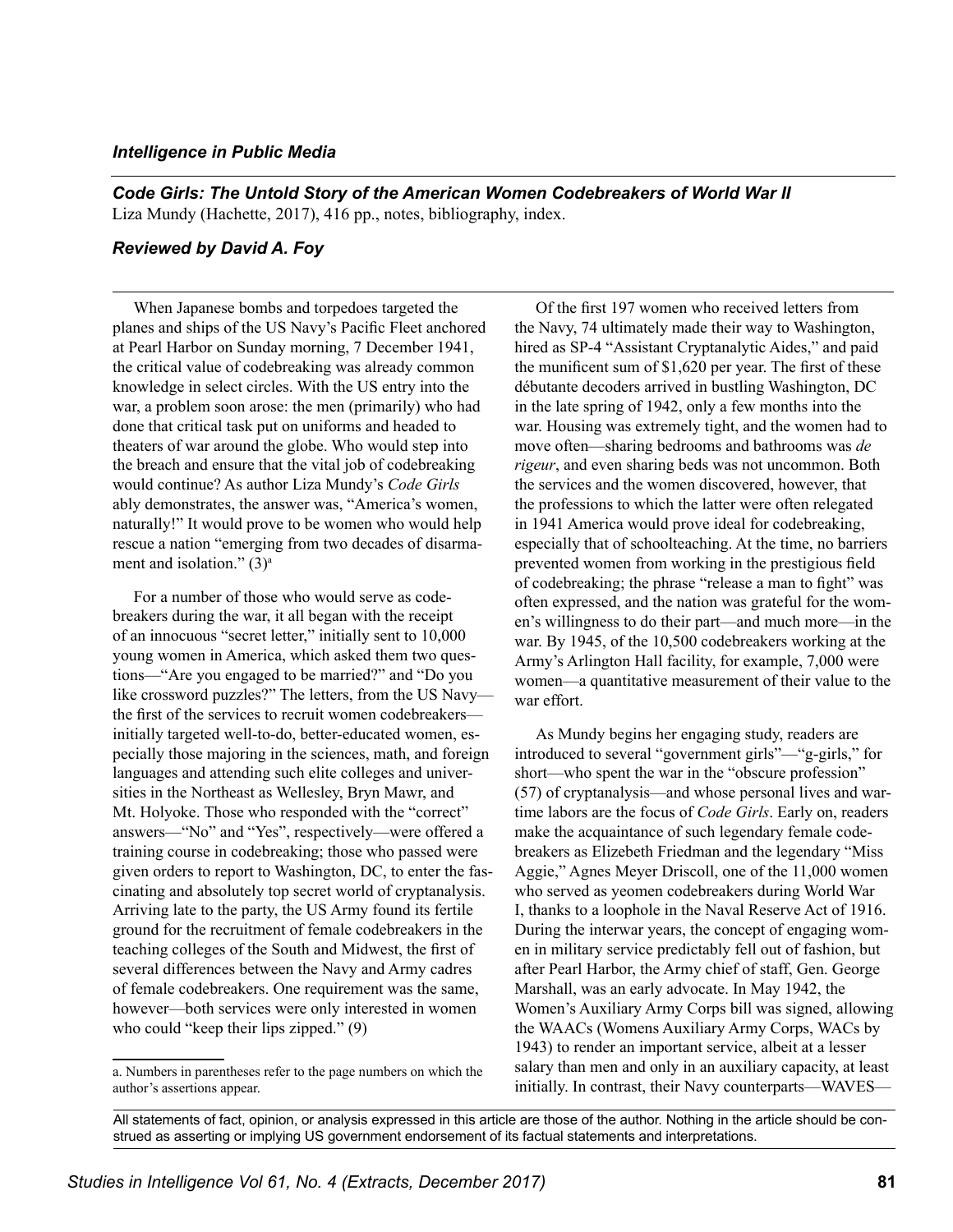became US Naval Reserve officers once their training was complete and were committed to serving for the duration of the war plus six months, although the unfortunate public notion that they were actually "camp followers" in uniform persisted.

It was all very heady stuff—living and working in the nation's capital, making lifelong friendships, sharing hardships, knowing but unable to tell anyone the critical role they were playing in the war effort. Yet, as Mundy makes clear in the numerous personal examples she relates, any tendency to view this whole adventure as nothing but a frivolous lark was tempered by the fact that lives were at stake daily, a realization which lent a certain grimness to the heavily-guarded code rooms—especially so when the women were agonized to learn that husbands or brothers or fiances were missing or dead but they could tell no one. In most cases, the women suffered little angst in the knowledge that their daily work directly resulted in air raids and naval sorties that brought death and destruction to the foes' women and children. As the author notes, "The women were living life in the moment, with little idea what the future held." (212)

The "wartime labors" of codebreakers had begun prior to America's unplanned entry into World War II. As early as 1940, US Navy codebreakers were working on Japanese Navy ciphers, while their Army counterparts concentrated on military and diplomatic messages in Italy, Germany, Japan, and Mexico. But early on in the war Germany and Japan alike severely challenged the United States, especially on the high seas. The Imperial Japanese Navy controlled one-fourth of the vast Pacific Ocean area in 1941 and had not lost a naval battle in 50 years, while the *Kriegsmarine* (German Navy) had dispatched 170 U-boats—each equipped with an Enigma coding machine—along the US East Coast, rendering the Battle of the Atlantic "a battle of codebreaking prowess." (152–53) Although it took some time, codebreaking did make its impact felt, first paying dividends in the May 1942 Battle of the Coral Sea, technically a draw; by contrast, the Battle of Midway a month later, was a clear-cut US victory, thanks in large part to codebreaking. Naval commanders who had had little patience previously for the laborious, time-consuming process became advocates—commander-in-chief US Pacific Fleet Admiral Nimitz characterized the skill as a "priceless advantage" at Midway.

The Army's codebreaking enterprise at Arlington Hall Station tended to be more freewheeling than the Navy's, with more civilian than military participation. However, the Army effort was no less critical—as proof, Mundy relates the accomplishments of 22-year-old Ann Caracristi, the physician's daughter from New York and English major in college who nevertheless had "the mind of an engineer."(231)<sup>a</sup> Caracristi and colleague Wilma Berryman first cracked the Japanese Army code, which provided critical insight into the loads being carried all over the Pacific by *marus*, the freighters that brought nearly everything to Japanese troops dispersed throughout the Pacific. The breaking of this code by Berryman and Caracristi, the renowned future deputy director of the National Security Agency, contributed directly to the success of Operation Cartwheel, Gen. Douglas MacArthur's "island hopping" campaign in the Pacific Theater. Arlington Hall also engaged in "offensive" cryptography: on the eve of D-Day, a section at Arlington Hall engaged in "protective security," using William Friedman's SIGABA encoding machine to create the fake message traffic that convinced the Germans that General Patton's fictional First US Army Group (FUSAG) was planning to come storming ashore at Calais.

While the hub of the nation's codebreaking efforts was clearly the metropolitan Washington, DC area, other sites were critical, too—such as the former National Cash Register facility in Sugar Creek, Ohio, which became the home of 600 Navy women working in Building 26, soldering wheels for the new generation US-built *bombe* decoding machines, to assist their British ally. These new high-speed *bombes* were ready by September 1943 and were running 24 hours a day by the following year, focused on cracking the codes produced by the three-rotor Enigma machines that the German army and air force used, since the U-boat threat had been blunted. According to a US Navy memo, these *bombes*—and the young women who constructed and operated them—particularly proved their worth on D-Day, when they provided a "considerable gain in intelligence during a very critical phase of the invasion of France." (320)

These female codebreakers first learned of the end of the war but could tell no one, at least until President Truman announced it formally several hours later. With the advent of peace, some remained in the codebreaking

a. Ann Caracristi died in January 2016.